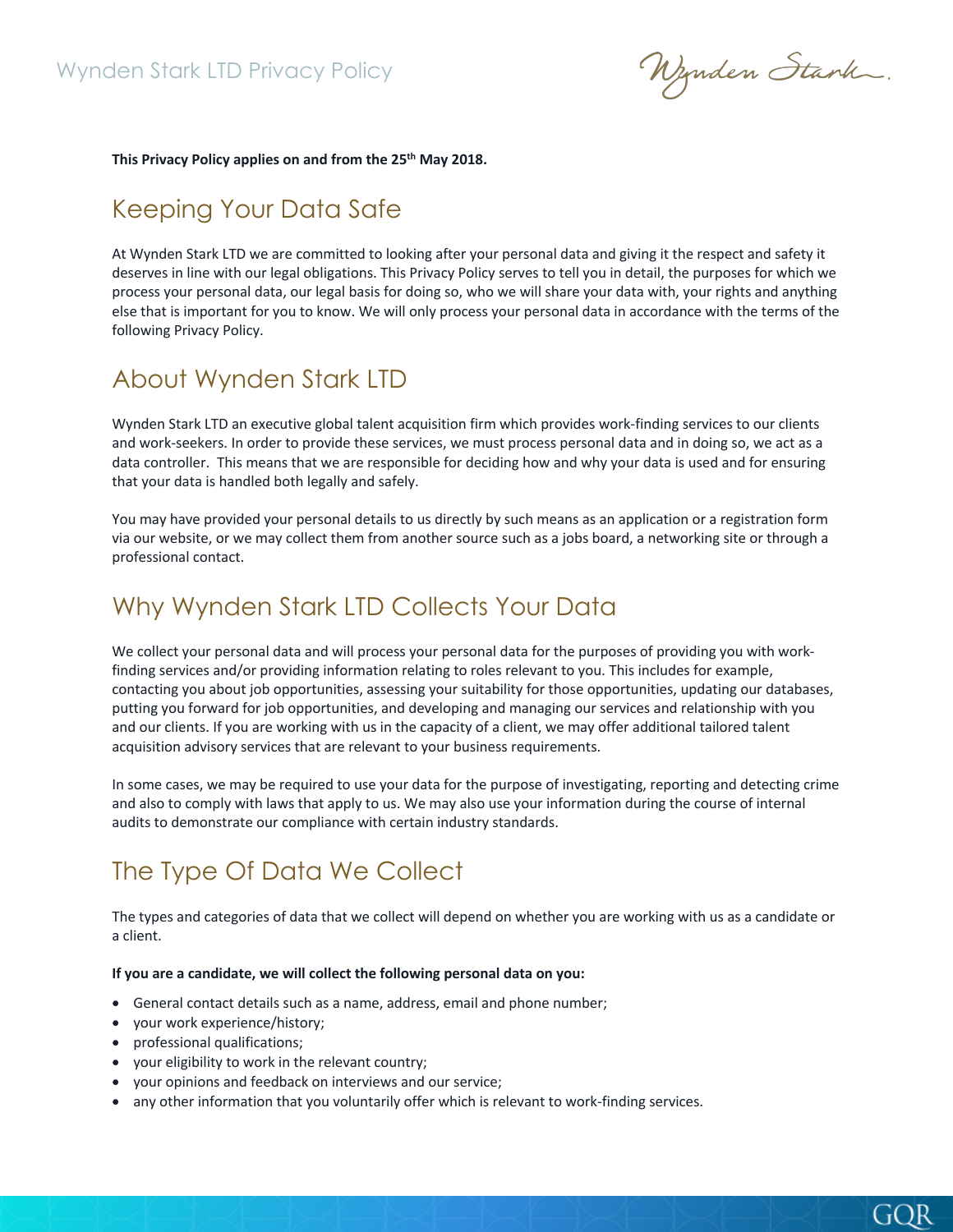Nynden Stark.

#### **If you are a client, we will collect the following personal data on you:**

- General business contact details such as name, address, email and phone number;
- your current employment and if necessary your past work experience;
- your opinions and feedback on candidates and our service;
- any other information that you voluntarily offer which is relevant to work-finding services.

In the event that we have a requirement to process your sensitive personal data in line with work finding services (e.g. medical/health information, criminal records), we will always get your consent to do so first. The legal bases for processing sensitive personal data will be consent.

When you visit our website, we collect information about how you use our website. This includes your IP address and your movements on the website, such as the pages you have viewed and what you have clicked on. You can find more detailed information about this in our Terms of Use.

# Wynden Stark LTD's Legal Basis For Using Your Data

Data protection law requires us to have a legal basis for processing your personal data, and for us to notify you of that basis.

With the exceptions of sensitive data and marketing activities, we process your personal data identified in this Privacy Policy on the basis that we have a legitimate reason to do so, and provided it is both reasonable and does not go against what you would reasonably expect from us.

### **Where we have relied on a legitimate interest to process your personal data our legitimate interests are as follows:**

- To offer work-finding services as part of our business as an executive global talent acquisition firm;
- to maintain and develop an ongoing relationship with you;
- if you are a candidate, contacting you with relevant job opportunities similar to ones that you have either expressed an interest in, or have the relevant skills for;
- if you are a candidate, sending your information to clients in instances whereby you have demonstrated an interest in a particular type of work and/or industry but not expressly consented to the passing of your CV;
- if you are a client, contacting you with relevant candidate skill sets for your vacancy;
- if you are a client, contacting you with additional tailored talent acquisition services such as employer branding and people intelligence services;
- to improve our services to you.

We only collect information that is reasonably necessary for the above purposes.

# Who Will Wynden Stark LTD Share Your Data With?

### **In order to provide you with work-finding services we will process your personal data and/or sensitive personal data with the following recipients:**

- Clients that we work with to introduce candidates to;
- if you are a client, candidates that we work with to provide work-finding services;
- our data processors which we employ to perform business functions and services on our behalf; these include our IT and Database providers, accounting and legal advisors, our marketing CRM providers and our job boards and Applicant Tracking Systems
- our permanent operations within the US and Australia;
- any government, law enforcement agencies or regulators such as the Police, HMRC, the Employment Agencies Standards or any other regulator as required by law;
- any other organisation you request us to share your data with if it is appropriate to do so in line with workfinding services.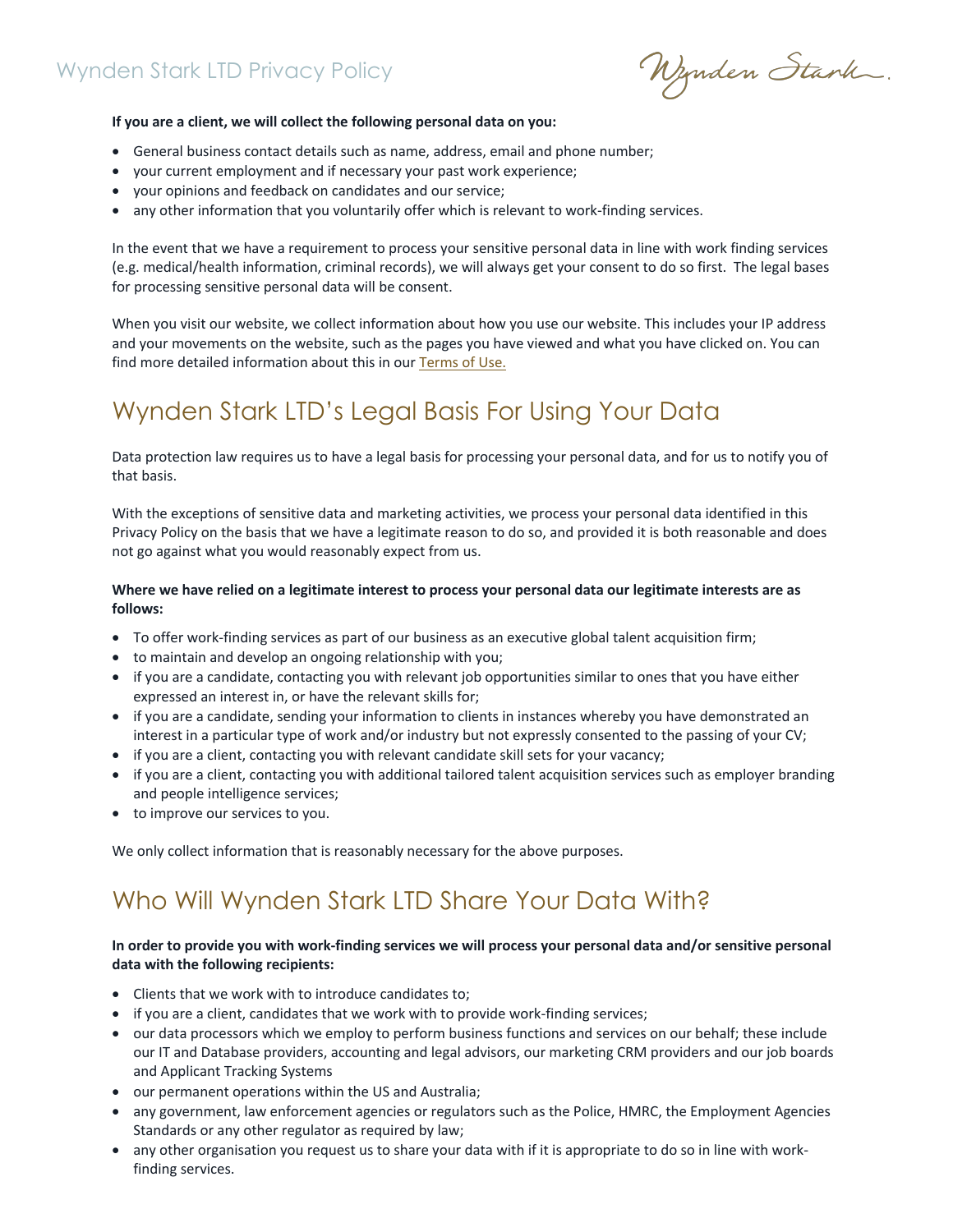Nynden Stark.

The Company may transfer only the information you provide to us to countries outside the European Economic Area ("EEA") for the purposes of providing you with work-finding services. We will take steps to ensure adequate protections are in place to ensure the security of your information. The EEA comprises the EU member states plus Norway, Iceland and Liechtenstein.

In the event that Wynden Stark LTD is sold or integrated with another business your details may be disclosed to our advisers and any prospective purchasers and their advisers and will be passed on to the new owners of the business.

# How Long Does Wynden Stark LTD Keep Your Data For?

The Company will retain your personal data only for as long as is necessary for the purpose we collect it and in order to maintain a relevant and suitable, ongoing relationship with you. Different laws may also require us to keep different data for different periods of time.

## Your Rights

#### **Under data protection law you have the following rights:**

- The right to be informed about the personal data we process on you;
- the right of access to the personal data we process on you;
- the right to rectification of your personal data;
- the right to erasure of your personal data in certain circumstances;
- the right to restrict processing of your personal data;
- the right to data portability in certain circumstances;
- the right to object to the processing of your personal data that was based on a public or legitimate interest;
- the right not to be subjected to automated decision making and profiling; and
- the right to withdraw consent at any time.

### **You can contact us at mydata@gqrgm.com if you want us to restrict the type or amount of data we process for you, to access your personal data or exercise any of the other rights listed above.**

There may be circumstances where we will still need to process your data for legal or official reasons. We will inform you if this is the case and if so, we will restrict the data to only what is necessary for the purpose of meeting those specific reasons.

If you believe that any of your data that we process is incorrect or incomplete, please contact us using the details above and we will take reasonable steps to check its accuracy and correct it where necessary.

## Where Does Wynden Stark LTD Find Your Data?

### **As an Executive Search firm, we employ a variety of sources and we may have sourced your personal data from any of the below:**

- Through direct contact with us or an employee of ours;
- through a job application on our website;
- through a job application on a job board;
- through a referral from a professional contact within the industry;
- through a networking site such as Linkedin;
- through contact at events and/or conferences either run by us or a related company;
- through a variety of inquiry and subscription forms on our website;
- through an online search platform.